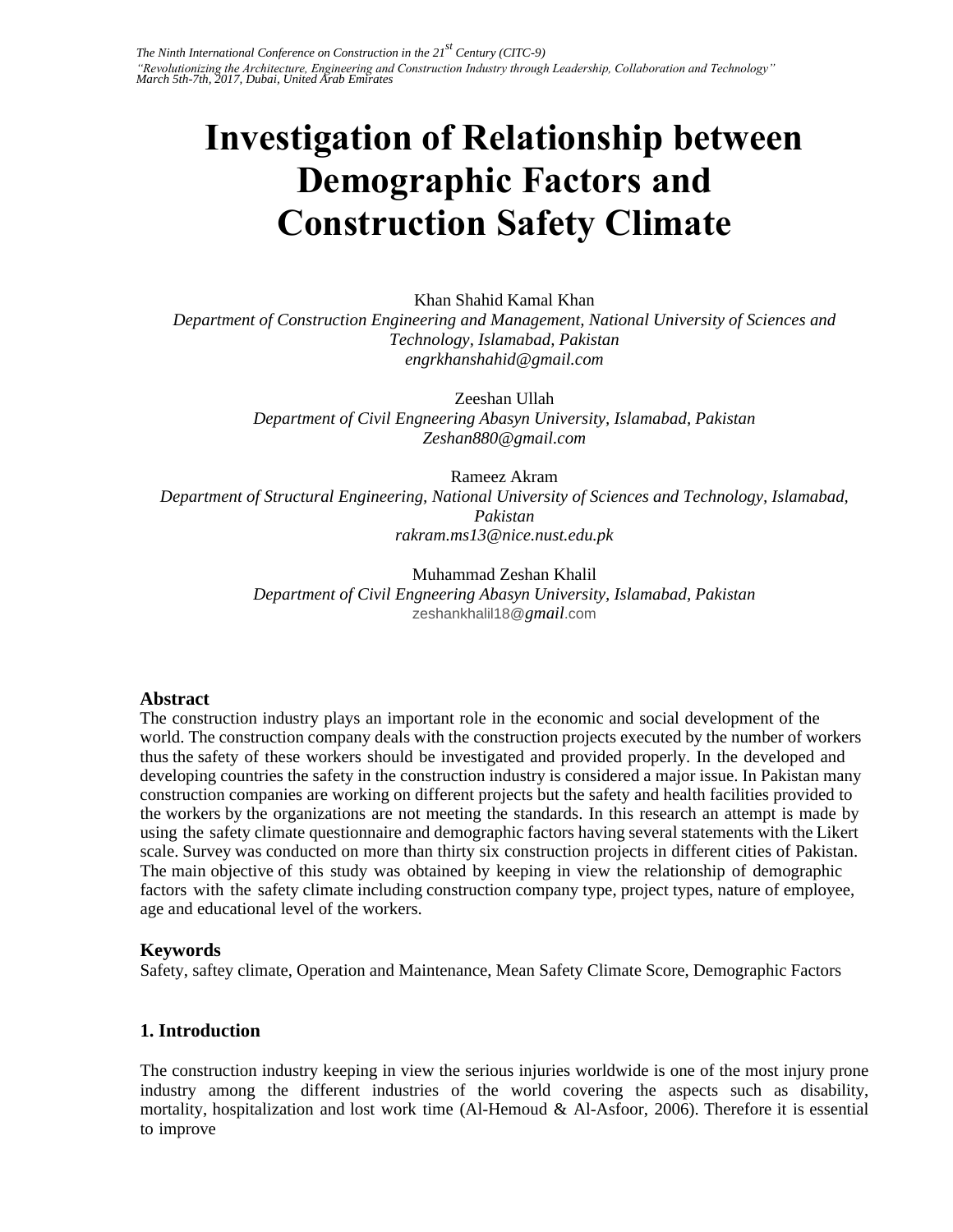worker safety at project sites. Developments in working environment and advanced equipment which are being used in the construction industry are not sufficient without improving safety performance (Breslin et al., 2007).

The organizational principles and human factors also play vital roles for the improvement of safety climate. For the sake of the safety of the employee at project sites and considering interest for researchers in recent years, safety culture is becoming critically significant due to the variation in workforce behavior which totally depends upon perceptions (Cameron  $\&$  Duff, 2007). In the world construction industry safety practices are distinctive due to demographics, legislation and stakeholders. Implementation of a health, safety and environmental management system is still uncommon in Pakistan and various developing countries of the world (Clarke, 2006).

Workforce of a country 16% directly and 30% to 40% indirectly associated with the construction industry (Clarke & Ward, 2006). As per report from Survey of Pakistan from the year 2002 to 2009 there is a gradual increase in percentage for occupational health  $\&$  safety injuries from 12.54 to 14.54 which shows that there is lack of safety culture in Pakistan. Poor safety performances are caused due to the fewer incentive insurance mechanism because the insurance depend on rules and regulations. The workers on site exhibit improper safety behavior due to the lack of awareness about health and safety. Safety climate calculate the observations of the working personnel influenced by demographic factors such as education, experience, age, type of employment, marital status, dependents and habits etc (Cooper, 2009).

# **2. Safety**

Safety is a situation in which risks are managed to the acceptable level. It is the activity that seeks to minimize or eliminate hazardous conditions that can cause injury (DeJoy, 2005).

#### **2.1 Occupational Safety**

Occupational safety is related where people work and the corresponding risks in the areas. Normally these areas include construction sites, offices, farms, manufacturing plants and commercial as well as retail facilities (Dickerson, Koch, Adams, Goodfriend, & Donnelly, 2010).

## **3 Safety Climates**

Considering the term safety climate, it was defined as a summary of perceptions that employees share about their work environments (Kines et al., 2010). The term of safety climate with respect to its definition is sometimes used interchangeably with the term safety culture (Kelloway, Mullen, & Francis, 2006). In order to define the attitude of the employees towards safety both safety culture and safety climate terminologies can be accepted widely (Ek & Akselsson, 2007). Safety climate is frequently observed as a reflection of fundamental culture followed by any organization. Safety climate is sometimes also considered as a subcomponent of term safety culture, which means the comparative importance of safety inside the organization (Hermann, Ibarra, & Hopkins, 2010).

## **4. Research Methodology**

Mixed or multiple research methods are used in this research study. Main research instrument adopted was the questionnaire survey. Cronbach's Coefficient Alpha method and Shapiro-Wilk Normality Test are performed to check the reliability and normality of data respectively.

#### **4.1 Sample**

Questionnaire survey to 36 construction sites has resulted 460 valid responses which is 91.53% of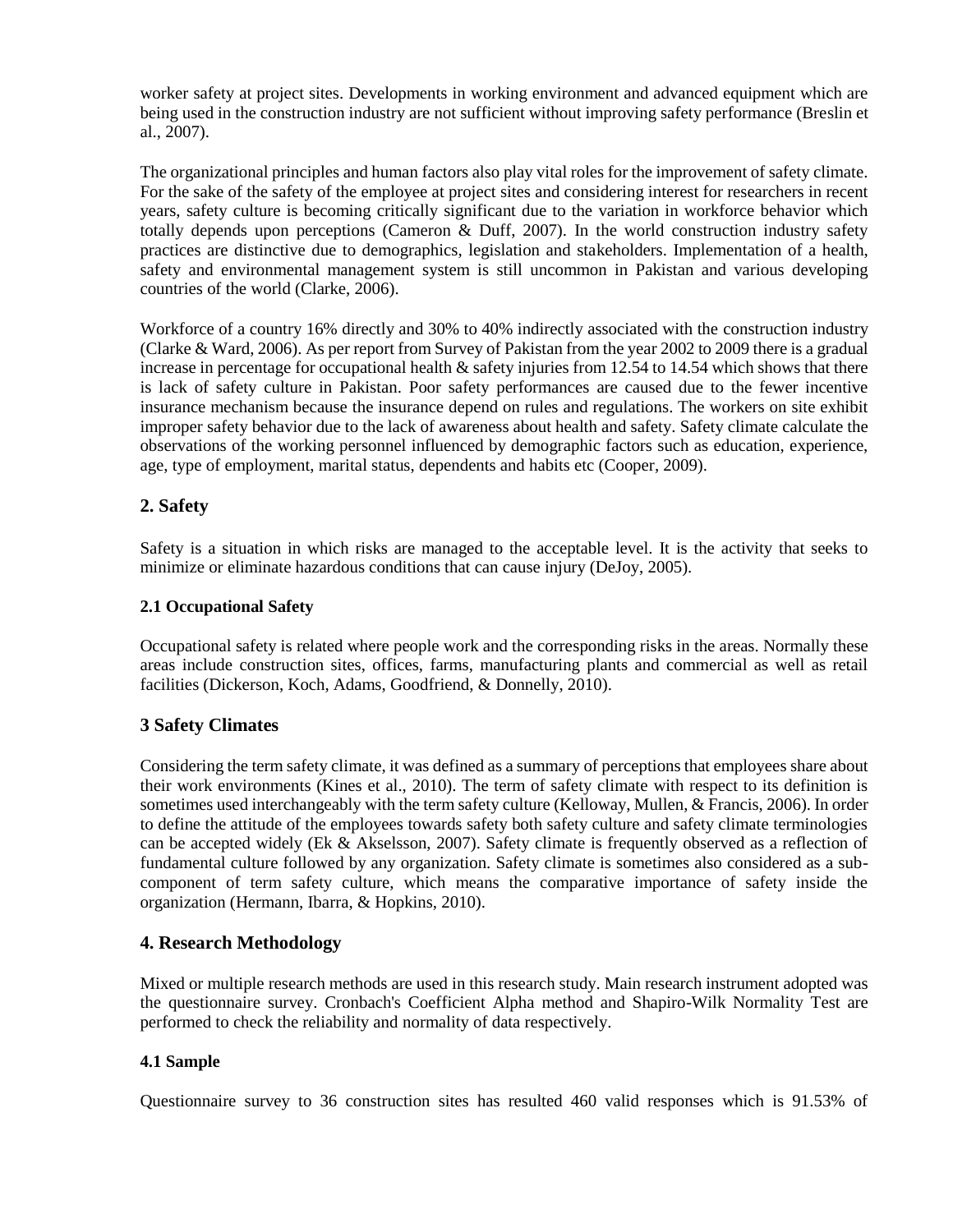questionnaire distributed representing true sample of the construction industry. There was least response received from clerk staff (09) which termed to be unclassified categories and discarded from the sample so the sample size reduced to 208 and the ratio of managers, supervisors and workers was about 1.6 : 1.0 : 2.3. 1.3% of the responded workers were found to be younger than 20 years, more than 55.5% of workers were found between the ages of 21 to 30 years old, almost 26.0% of the responded workers were found between 31-40 years, almost 8.20% of the workers were found between the age of 41 to 50 years old and rest 8.6% of the workers were found older than 50 years.

## **5. Mean Safety Climate Score (MSCS)**

With respect to demographical factors the Mean Safety climate score, projects types and company category provides insight for different dimensions.

#### **5.1 Demographic Factors**

Demographic factors like employment status, education level, age, marriage status, dependents, education level, and experience in the industry have been considered for this study

It is clear from the Figure 1 that the age group (41 to 50 Years) has better mean safety score among the others and hence this group has strong and better perception towards construction safety on the construction sites.



## **Figure 1: Mean Safety Climate Score – Age**

It is clear from the Figure 2 that the married respondents have better mean safety climate score then the single respondents and that is why their perception towards construction safety is much higher and better on construction sites.



**Figure 2: Mean Safety Climate Score - Marriage Status**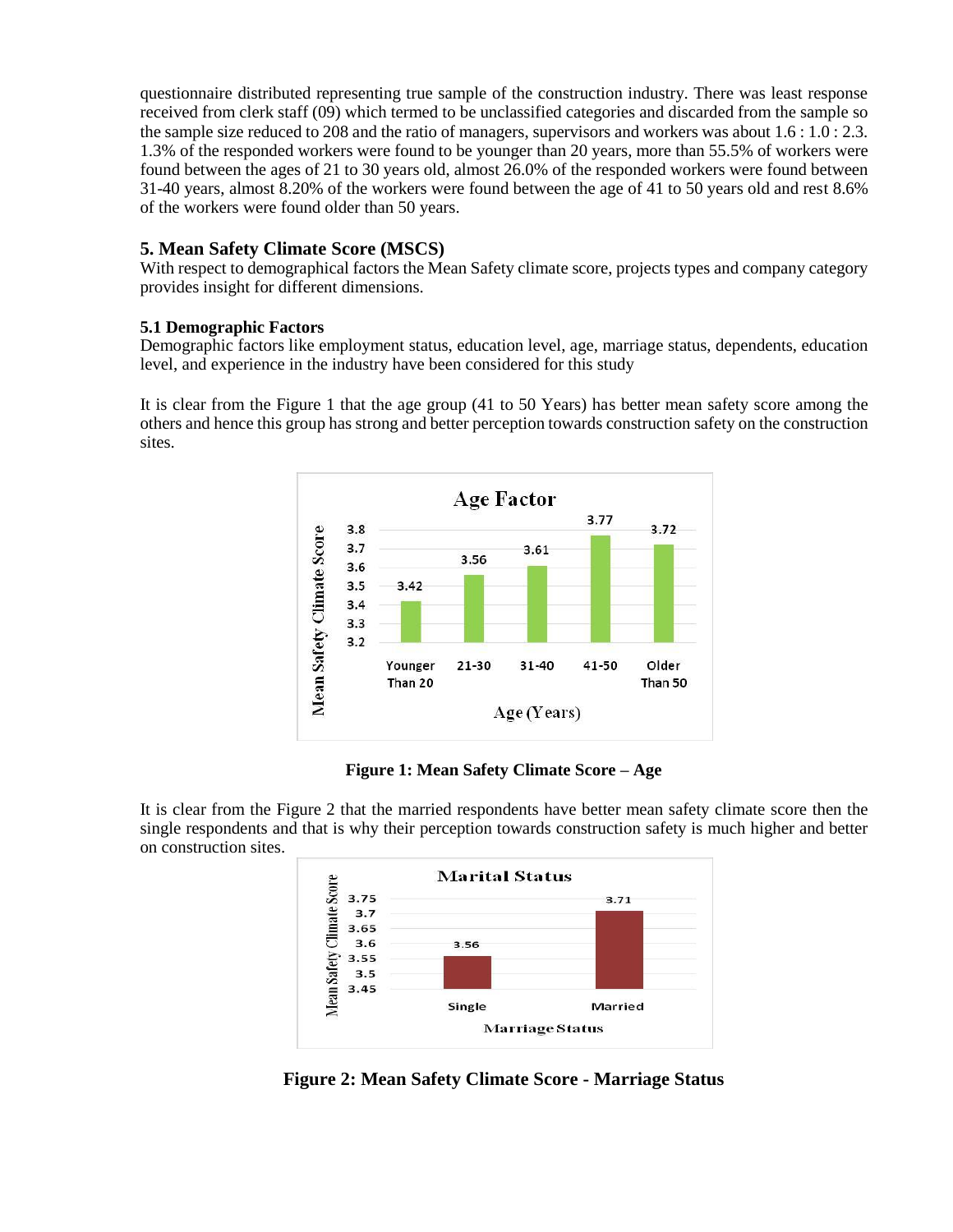

**Figure 3: Mean Safety Climate Score - Family members/dependents**

It can be seen from the Figure 3 that the respondent having more dependents  $($ >7) have much better mean safety climate score of strong perceptions towards construction safety.



**Figure 0: Mean Safety Climate Score - Educational level**

In Figure 4 safety climate score is above average for all levels showed each respondent have some knowledge about safety, adequacy not emphasized here.

It is clear from the Figure 5 that the respondents employed in joint venture projects have better mean safety score among the others and that is why they have better perceptions towards construction safety.



**Figure 4: Mean Safety Climate Score – Direct Employer**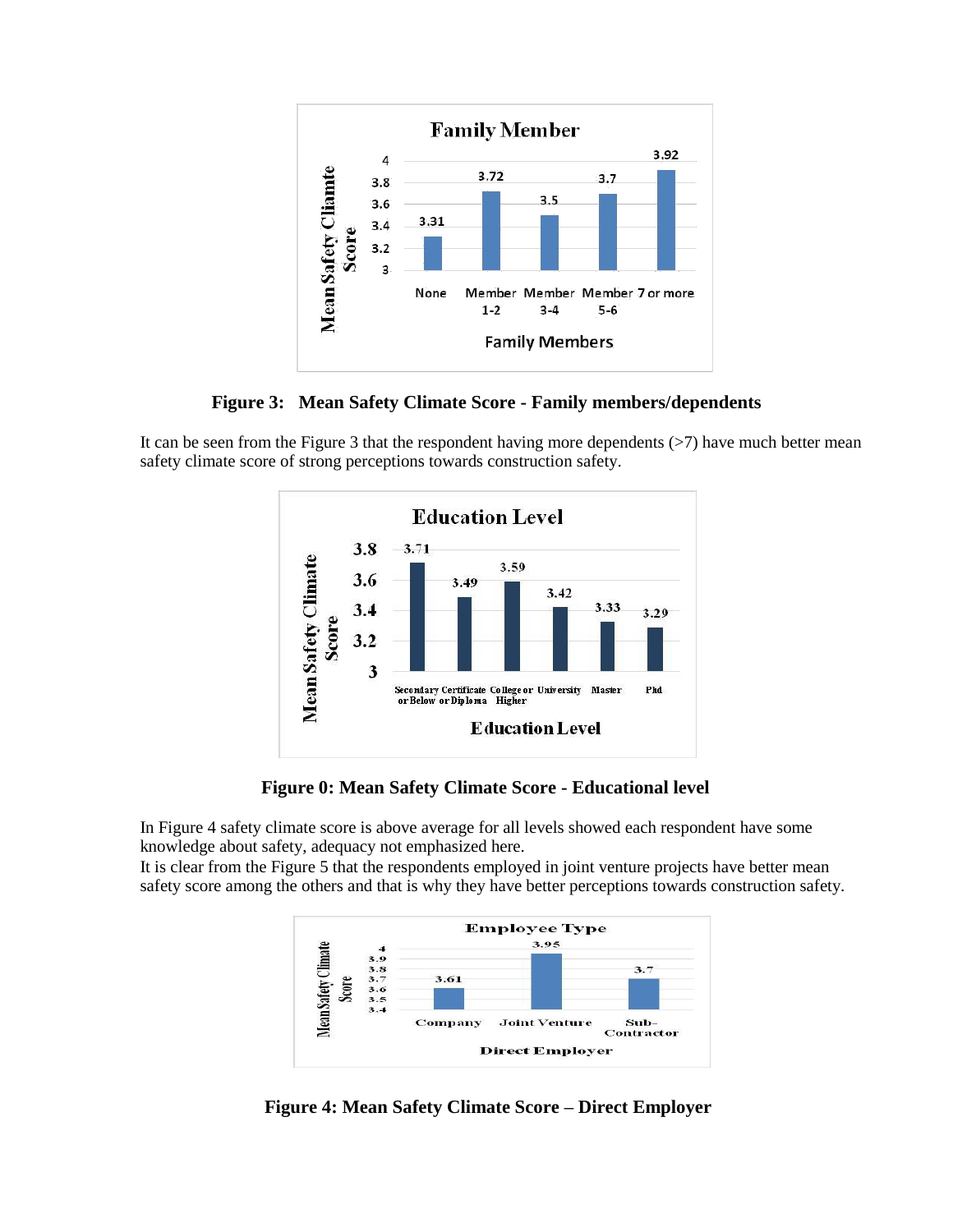It is clear from the Figure 6 that the respondents having more than 16 years experience have better mean safety score thus having better perceptions towards the construction safety. Employees at initial stage of career take interest in safety but decreases due to company policies. At peak of their career they put individual effort for safety when on higher posts.



**Figure 5: Mean Safety Climate Score – Experience**

If we talk about the effect of project type on construction safety, from different types of projects at least three projects has been taken. From the data the lowest score (2.35) has been found for the Facility Building projects and Bridge projects found on highest side (4.12) among all the projects types. It is clear from the Figure 7 that Bridge Projects have better construction safety than other projects as the Bridge Projects are very complex in nature and the lot of hazards can be there at the site of Bridge Projects. As there is lesser complexity and lesser hazards in the building projects that is why these projects have lesser construction safety score.



**Figure 7: Mean Safety Climate Score – Project Type**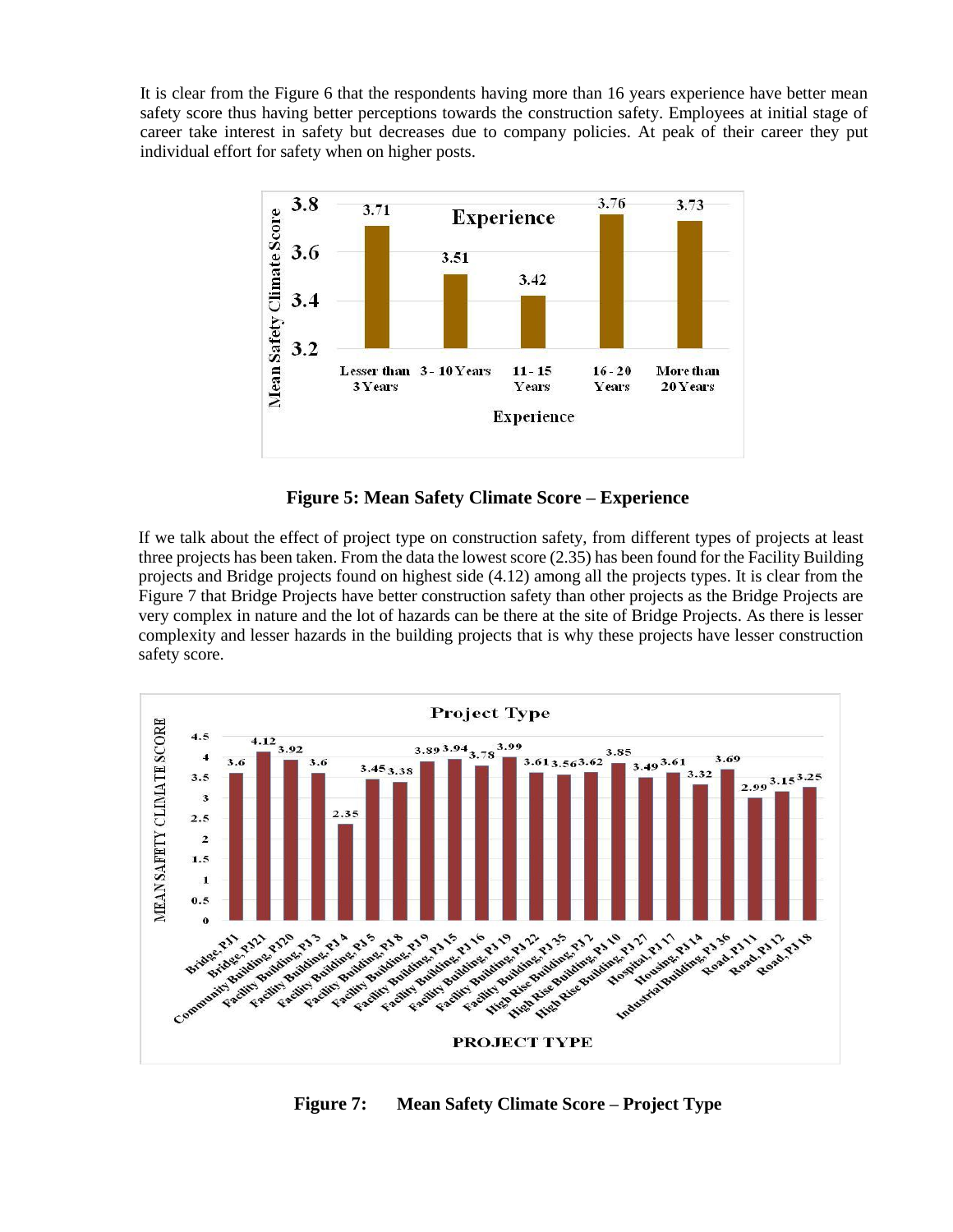

**Figure 8: Mean Safety Climate Score – Smoking Habit**

It is clear from the Figure 8 that the respondents who do not have smoking habit have better mean safety score and that is why have better perception towards the construction safety at site.



**Figure 9: Mean Safety Climate Score – Company Type**

It is clear from the data analyzed that among 21 construction companies categories ranged as CA, CB, C1, C2, C3, C4, C5, and C6 by Pakistan Engineering Council (PEC), the construction safety climate level has been investigated. It can be seen from Figure 9 that CA companies have minimum 3.25 construction safety score and CA have maximum construction climate safety score 4.41. Companies in Low category have better perception towards construction climate safety as compare to the larger companies.